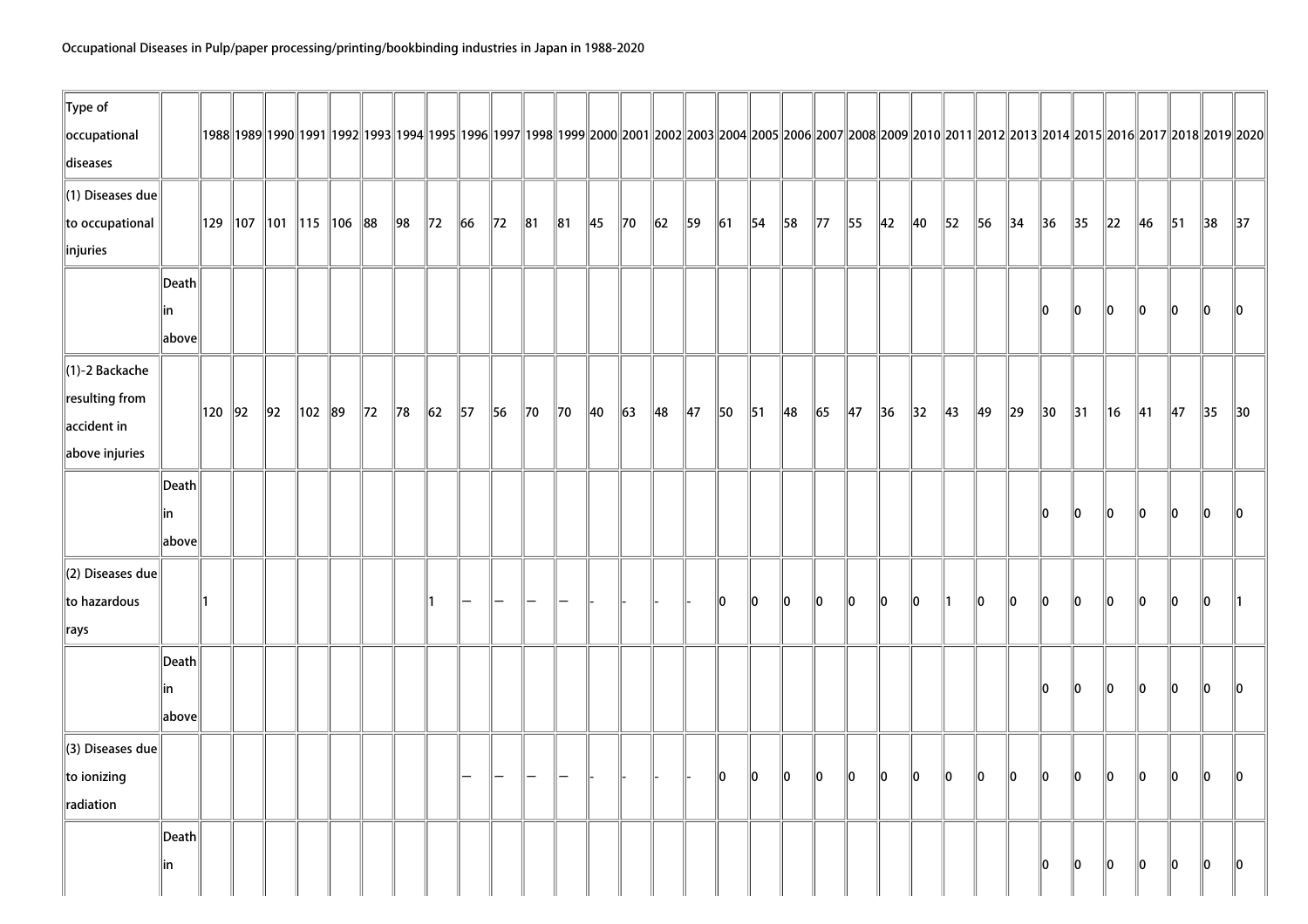|                          | $\ $ above $\ $       |               |                |                          |                |                |               |               |         |             |                   |               |    |              |               |         |               |               |               |    |    |    |    |    |               |               |         |               |         |    |    |     |                |
|--------------------------|-----------------------|---------------|----------------|--------------------------|----------------|----------------|---------------|---------------|---------|-------------|-------------------|---------------|----|--------------|---------------|---------|---------------|---------------|---------------|----|----|----|----|----|---------------|---------------|---------|---------------|---------|----|----|-----|----------------|
| $\ $ (4) Diseases due    |                       |               |                |                          |                |                |               |               |         |             |                   |               |    |              |               |         |               |               |               |    |    |    |    |    |               |               |         |               |         |    |    |     |                |
| $\ $ to abnormal         |                       |               |                |                          |                |                |               |               |         | -           | -                 |               |    |              |               |         | 10            | 10            | $\ 0\ $       | 10 | 10 | 10 | 10 | 10 | 10            | 10            | 10      | 10            | 10      | 10 | 10 | 10  | $\ 0\ $        |
| $\parallel$ atmospheric  |                       |               |                |                          |                |                |               |               |         |             |                   |               |    |              |               |         |               |               |               |    |    |    |    |    |               |               |         |               |         |    |    |     |                |
| $\ $ pressure            |                       |               |                |                          |                |                |               |               |         |             |                   |               |    |              |               |         |               |               |               |    |    |    |    |    |               |               |         |               |         |    |    |     |                |
|                          | $\vert$ Death $\vert$ |               |                |                          |                |                |               |               |         |             |                   |               |    |              |               |         |               |               |               |    |    |    |    |    |               |               |         |               |         |    |    |     |                |
|                          | in                    |               |                |                          |                |                |               |               |         |             |                   |               |    |              |               |         |               |               |               |    |    |    |    |    |               |               | 10      | 10            | 10      | 10 | 10 | 10  | 10             |
|                          | above                 |               |                |                          |                |                |               |               |         |             |                   |               |    |              |               |         |               |               |               |    |    |    |    |    |               |               |         |               |         |    |    |     |                |
| $\ $ (5) Diseases due    |                       |               |                |                          |                |                |               |               |         |             |                   |               |    |              |               |         |               |               |               |    |    |    |    |    |               |               |         |               |         |    |    |     |                |
| $\ $ to abnormal         |                       | $\parallel$ 3 | $\parallel$ 13 | $\parallel$ <sub>2</sub> | $\parallel$ 13 | $\parallel$ 12 | $\parallel$ 2 | $\parallel$ 5 | $\ 2\ $ | $\parallel$ | $\parallel$ 3     | $\parallel$ 1 | ⊪1 | $\mathbb{I}$ | $\parallel$ 3 | $\ 2\ $ | $\parallel$ 4 | $\parallel$ 1 | $\parallel$ 1 | 8  | ∥1 | 6  | 9  | 13 | $\parallel 4$ | 14            | 14      | 15            | 3       | 6  | ∥9 | 12  | $\parallel$ 14 |
| $\parallel$ temperature  |                       |               |                |                          |                |                |               |               |         |             |                   |               |    |              |               |         |               |               |               |    |    |    |    |    |               |               |         |               |         |    |    |     |                |
|                          | $\vert$ Death $\vert$ |               |                |                          |                |                |               |               |         |             |                   |               |    |              |               |         |               |               |               |    |    |    |    |    |               |               |         |               |         |    |    |     |                |
|                          | in                    |               |                |                          |                |                |               |               |         |             |                   |               |    |              |               |         |               |               |               |    |    |    |    |    |               |               | 10      | 10            | 10      | 10 | 10 | 11. | $\parallel$ 1  |
|                          | above                 |               |                |                          |                |                |               |               |         |             |                   |               |    |              |               |         |               |               |               |    |    |    |    |    |               |               |         |               |         |    |    |     |                |
| $\ $ (5)-2 Heat          |                       |               |                |                          |                |                |               |               |         |             |                   |               |    |              |               |         |               |               |               |    |    |    |    |    |               |               |         |               |         |    |    |     |                |
| stroke in above          |                       |               |                |                          |                |                |               |               |         |             |                   |               |    |              |               |         |               |               |               |    |    |    |    |    |               |               |         | $\parallel$ 4 |         | 15 |    |     |                |
| abnormal                 |                       |               |                |                          |                |                |               |               |         |             |                   |               |    |              |               |         |               |               |               |    |    |    |    |    |               |               | 13      |               | $\ 2\ $ |    | 8  | 10  | 12             |
| $\parallel$ temperature  |                       |               |                |                          |                |                |               |               |         |             |                   |               |    |              |               |         |               |               |               |    |    |    |    |    |               |               |         |               |         |    |    |     |                |
|                          | $\vert$ Death $\vert$ |               |                |                          |                |                |               |               |         |             |                   |               |    |              |               |         |               |               |               |    |    |    |    |    |               |               |         |               |         |    |    |     |                |
|                          | in                    |               |                |                          |                |                |               |               |         |             |                   |               |    |              |               |         |               |               |               |    |    |    |    |    |               |               | 10      | 10            | $\ 0\ $ | 10 | 10 | 11  | $\parallel$ 1  |
|                          | above                 |               |                |                          |                |                |               |               |         |             |                   |               |    |              |               |         |               |               |               |    |    |    |    |    |               |               |         |               |         |    |    |     |                |
| $\ $ (6) Ear diseases    |                       |               |                |                          |                |                |               |               |         |             |                   |               |    |              |               |         |               |               |               |    |    |    |    |    |               |               |         |               |         |    |    |     |                |
| $\parallel$ due to noise |                       |               |                |                          |                |                |               |               |         |             |                   |               |    |              |               |         |               | 10            | $\ 0\ $       | 10 | 10 | 10 | ∥1 | 10 | llo           | 10            | llo     | ∥o            | $\ 0\ $ | 10 | 10 | 10  | $\ 0\ $        |
|                          | $\ $ Death $\ $       |               |                |                          |                |                |               |               |         |             |                   |               |    |              |               |         |               |               |               |    |    |    |    |    |               |               |         |               |         |    |    |     |                |
|                          | ∥in                   |               |                |                          |                |                |               |               |         |             |                   |               |    |              |               |         |               |               |               |    |    |    |    |    |               |               | 10      | $\ 0\ $       | $\ 0\ $ | 10 | 10 | 10  | 10             |
|                          | above                 |               |                |                          |                |                |               |               |         |             |                   |               |    |              |               |         |               |               |               |    |    |    |    |    |               |               |         |               |         |    |    |     |                |
| $\Vert$ (7) Diseases due |                       |               |                |                          |                |                |               |               |         |             |                   |               |    |              |               |         |               |               |               |    |    |    |    |    |               |               |         |               |         |    |    |     |                |
| $\ $ to factors other    |                       |               |                |                          |                |                | ∥1            |               |         | -           | $\qquad \qquad -$ | ∥1            | 11 |              |               |         | 10            | 10            | $\ 0\ $       | 10 | 10 | 10 | 10 | 10 | 10            | $\parallel$ 2 | $\ 0\ $ | 10            | 10      | 10 | 10 | 10  | 10             |
| than (2) to (6)          |                       |               |                |                          |                |                |               |               |         |             |                   |               |    |              |               |         |               |               |               |    |    |    |    |    |               |               |         |               |         |    |    |     |                |
|                          | $\ $ Death $\ $       |               |                |                          |                |                |               |               |         |             |                   |               |    |              |               |         |               |               |               |    |    |    |    |    |               |               |         |               |         |    |    |     |                |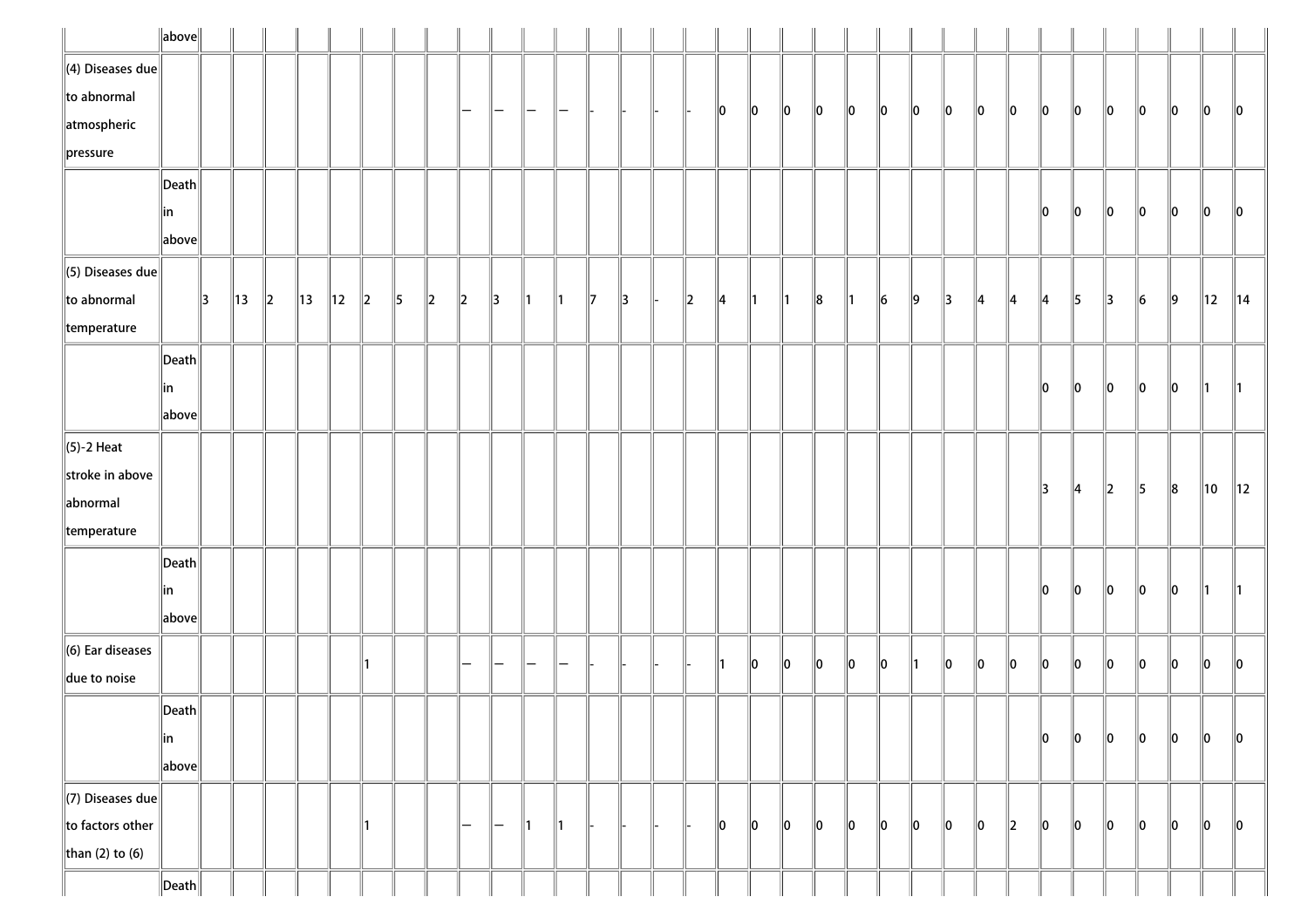|                                                                                                                                            | $\parallel$ in<br>$\ $ above $\ $         |               |               |               |               |               |               |               |    |               |               |    |                          |    |         |               |         |    |         |               |         |         |         |         |         |               |         | lo.     | $\ 0\ $ | $\ 0\ $       | $\ 0\ $       | $\ 0\ $       | $\ 0\ $ | $\parallel$ 0 |
|--------------------------------------------------------------------------------------------------------------------------------------------|-------------------------------------------|---------------|---------------|---------------|---------------|---------------|---------------|---------------|----|---------------|---------------|----|--------------------------|----|---------|---------------|---------|----|---------|---------------|---------|---------|---------|---------|---------|---------------|---------|---------|---------|---------------|---------------|---------------|---------|---------------|
| $\ $ (8) Diseases of<br>locomotion and<br>internal organs<br>$\parallel$ due to heavy<br>$\parallel$ and excessive                         |                                           | 14            | 2             | 13            |               | 11            | ∥4            | 13            | 11 | 11            | $\parallel$ 2 | 11 | 11                       | 11 | $\ 2\ $ | ∥1            | 14      | 4  | $\ 6$   | $\ 0\ $       | $\ 2\ $ | $\ 2\ $ | $\ 2\ $ | ∥1      | $\ 2\ $ | $\ 0\ $       | $\ 0\ $ | $\ 0\ $ | $\ 0\ $ | $\ 0\ $       | $\ 0\ $       | $\ 0\ $       | $\ 0\ $ | 10            |
| work load                                                                                                                                  | $\ $ Death $\ $<br>∥in<br>$\ $ above $\ $ |               |               |               |               |               |               |               |    |               |               |    |                          |    |         |               |         |    |         |               |         |         |         |         |         |               |         | $\ 0\ $ | $\ 0\ $ | $\ 0\ $       | $\ 0\ $       | $\ 0\ $       | $\ 0\ $ | 10            |
| $\Vert(9)\Vert$<br>  Occupational<br>$\ $ lower back pain $\ $<br>$\parallel$ excluding that<br>caused by<br>occupational<br>$\ $ injuries |                                           | $\parallel$ 3 | $\parallel$ 4 | $\ 6$         | 11            |               | $\parallel$ 2 | 11            | ∥1 | $\overline{}$ |               | 2  | $\parallel$ <sub>2</sub> | 11 | 13      | ∥1            |         | 11 | 10      | ∥1            | 11      | ∥1      | 11      | 13      | ∥1      | 10            | $\ 0\ $ | $\ 0\ $ | $\ 0\ $ | ∥1            | $\ 0\ $       | $\ 0\ $       | $\ 0\ $ | 10            |
|                                                                                                                                            | $\ $ Death $\ $<br>∥in<br>$\ $ above $\ $ |               |               |               |               |               |               |               |    |               |               |    |                          |    |         |               |         |    |         |               |         |         |         |         |         |               |         | 10      | llo     | lo.           | lo            | llo.          | llo.    | 10            |
| $(10)$ Diseases<br>due to vibration                                                                                                        |                                           |               |               |               |               |               |               |               |    |               |               |    |                          |    |         |               |         | 10 | $\ 0\ $ | 0             | $\ _0$  | $\ _0$  | $\ _0$  | $\ _0$  | $\ _0$  | $\ _0$        | $\ _0$  | $\ _0$  | $\ _0$  | $\ _0$        | $\ _0$        | $\ _0$        | $\ _0$  | $\ 0\ $       |
|                                                                                                                                            | $\ $ Death $\ $<br> in<br>$\ $ above $\ $ |               |               |               |               |               |               |               |    |               |               |    |                          |    |         |               |         |    |         |               |         |         |         |         |         |               |         | $\ 0\ $ | $\ 0\ $ | $\ 0\ $       | $\ _0$        | $\ 0\ $       | $\ _0$  | $\ 0\ $       |
| (11) Disorders<br>$\ $ in fingers and<br>forearms, and<br>cervico-                                                                         |                                           | 3             | $\parallel$ 4 | $\parallel$ 4 | $\parallel$ 5 | $\parallel$ 3 | $\parallel$ 7 | $\parallel$ 3 |    | 4             | $\parallel$ 3 | 1  | $\parallel$ 1            | 1  | $\ 2\ $ | $\parallel$ 3 | $\ 2\ $ | 1  | 3       | $\parallel$ 3 | $\ 8$   | 1       | $\ 2\ $ | $\ 0\ $ | 4       | $\parallel$ 1 | $\ 2\ $ | $\ 2\ $ | $\ 2\ $ | $\parallel$ 1 | $\parallel$ 3 | $\parallel$ 3 | $\ 2\ $ | $\parallel$ 1 |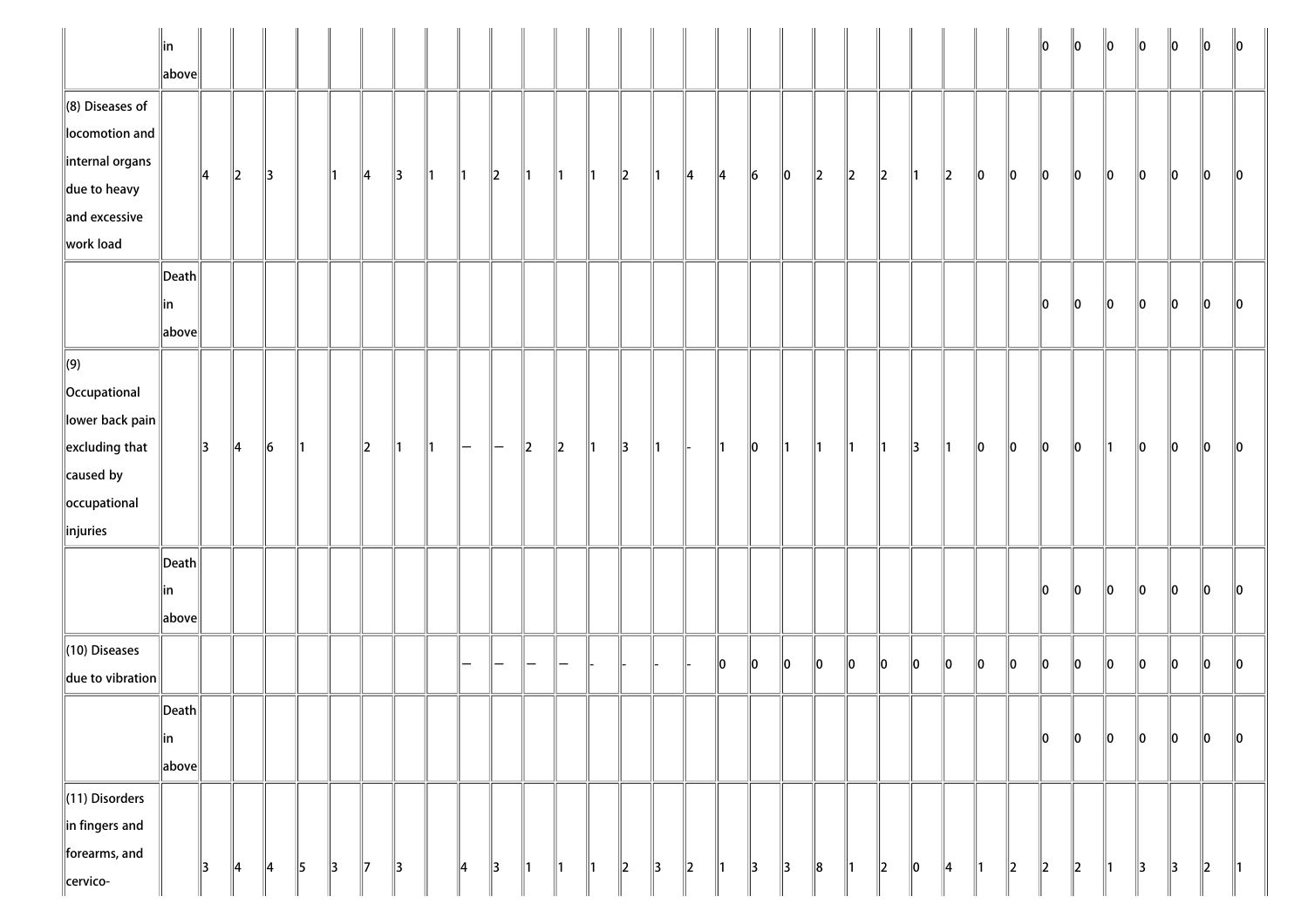| $\ $ bronchial              |                       |         |         |    |         |         |               |                |    |                      |               |           |               |           |               |               |               |               |         |               |               |               |               |             |         |               |           |         |         |         |         |         |               |         |
|-----------------------------|-----------------------|---------|---------|----|---------|---------|---------------|----------------|----|----------------------|---------------|-----------|---------------|-----------|---------------|---------------|---------------|---------------|---------|---------------|---------------|---------------|---------------|-------------|---------|---------------|-----------|---------|---------|---------|---------|---------|---------------|---------|
| disorder                    |                       |         |         |    |         |         |               |                |    |                      |               |           |               |           |               |               |               |               |         |               |               |               |               |             |         |               |           |         |         |         |         |         |               |         |
|                             | $\ $ Death $\ $       |         |         |    |         |         |               |                |    |                      |               |           |               |           |               |               |               |               |         |               |               |               |               |             |         |               |           |         |         |         |         |         |               |         |
|                             | ∥in                   |         |         |    |         |         |               |                |    |                      |               |           |               |           |               |               |               |               |         |               |               |               |               |             |         |               |           | 10      | 10      | 10      | 10      | 10      | 10            | 10      |
|                             | above                 |         |         |    |         |         |               |                |    |                      |               |           |               |           |               |               |               |               |         |               |               |               |               |             |         |               |           |         |         |         |         |         |               |         |
| $\ $ (12) Diseases          |                       |         |         |    |         |         |               |                |    |                      |               |           |               |           |               |               |               |               |         |               |               |               |               |             |         |               |           |         |         |         |         |         |               |         |
| due to causes               |                       |         |         |    |         |         |               |                |    | $\qquad \qquad -$    | $\overline{}$ | $\ 2\ $   | $\ 2\ $       | $\vert$ 2 | $\parallel$ 1 | H-            | $\parallel$ 1 | $\ 0\ $       | $\ 0\ $ | $\ 2\ $       | $\parallel$ 1 | $\parallel$ 3 | $\parallel$ 0 | 10          | 10      | 10            | 10        | 10      | 11      | 10      | 11      | 11      | $\ 2\ $       | 10      |
| $\left\Vert$ other than (8) |                       |         |         |    |         |         |               |                |    |                      |               |           |               |           |               |               |               |               |         |               |               |               |               |             |         |               |           |         |         |         |         |         |               |         |
| $\ $ to (11)                |                       |         |         |    |         |         |               |                |    |                      |               |           |               |           |               |               |               |               |         |               |               |               |               |             |         |               |           |         |         |         |         |         |               |         |
|                             | $\ $ Death $\ $       |         |         |    |         |         |               |                |    |                      |               |           |               |           |               |               |               |               |         |               |               |               |               |             |         |               |           |         |         |         |         |         |               |         |
|                             | ∥in                   |         |         |    |         |         |               |                |    |                      |               |           |               |           |               |               |               |               |         |               |               |               |               |             |         |               |           | 10      | 10      | 10      | 10      | 10      | 10            | 10      |
|                             | above                 |         |         |    |         |         |               |                |    |                      |               |           |               |           |               |               |               |               |         |               |               |               |               |             |         |               |           |         |         |         |         |         |               |         |
| $\parallel$ (13) Anoxia     |                       | $\ 2\ $ |         |    |         |         |               |                |    | $\qquad \qquad =$    | $-$           | $-$       | -             |           |               |               |               | 0             | $\ 0\ $ | 0             | $\ 0\ $       | $\parallel$ 1 | $\ 0\ $       | $ 0\rangle$ | $\ 0\ $ | 0             | 10        | $\ 0\ $ | $\ 0\ $ | $\ 0\ $ | $\ 0\ $ | $\ 0\ $ | $\ 0\ $       | $\ 0\ $ |
|                             | $\vert$ Death $\vert$ |         |         |    |         |         |               |                |    |                      |               |           |               |           |               |               |               |               |         |               |               |               |               |             |         |               |           |         |         |         |         |         |               |         |
|                             | ∥in                   |         |         |    |         |         |               |                |    |                      |               |           |               |           |               |               |               |               |         |               |               |               |               |             |         |               |           | llo.    | 10      | 10      | 10      | 10      | 10            | llo     |
|                             | above                 |         |         |    |         |         |               |                |    |                      |               |           |               |           |               |               |               |               |         |               |               |               |               |             |         |               |           |         |         |         |         |         |               |         |
| $\parallel$ (14) Diseases   |                       |         |         |    |         |         |               |                |    |                      |               |           |               |           |               |               |               |               |         |               |               |               |               |             |         |               |           |         |         |         |         |         |               |         |
| $\ $ due to chemical $\ $   |                       |         |         |    |         |         |               |                |    |                      |               |           |               |           |               |               |               |               |         |               |               |               |               |             |         |               |           |         |         |         |         |         |               |         |
| substances                  |                       | 6       | $\ 6\ $ | 11 | $\ 2\ $ | $\ 2\ $ | $\parallel$ 4 | $\parallel$ 12 | 14 | $\vert$ <sub>2</sub> | $\ 2\ $       | $\vert$ 5 | $\parallel$ 5 |           | $\parallel$ 5 | $\parallel$ 3 | $\parallel$ 3 | $\parallel$ 7 | $\ 2\ $ | $\parallel$ 3 | $\ 2\ $       | $\ 2\ $       | $\parallel$ 3 | 14          | $\ 2\ $ | $\parallel$ 0 | $\vert$ 2 | 4       | $\ 6$   | 11      | $\ 6$   | $\ 6$   | $\parallel$ 4 | 13      |
| $\ $ (excluding             |                       |         |         |    |         |         |               |                |    |                      |               |           |               |           |               |               |               |               |         |               |               |               |               |             |         |               |           |         |         |         |         |         |               |         |
| cancer)                     |                       |         |         |    |         |         |               |                |    |                      |               |           |               |           |               |               |               |               |         |               |               |               |               |             |         |               |           |         |         |         |         |         |               |         |
|                             | Death                 |         |         |    |         |         |               |                |    |                      |               |           |               |           |               |               |               |               |         |               |               |               |               |             |         |               |           |         |         |         |         |         |               |         |
|                             | in                    |         |         |    |         |         |               |                |    |                      |               |           |               |           |               |               |               |               |         |               |               |               |               |             |         |               |           | 10      | 10      | 10      | 11      | 13      | 10            | 10      |
|                             | above                 |         |         |    |         |         |               |                |    |                      |               |           |               |           |               |               |               |               |         |               |               |               |               |             |         |               |           |         |         |         |         |         |               |         |
| $\ $ (15)                   |                       |         |         |    |         |         |               |                |    |                      |               |           |               |           |               |               |               |               |         |               |               |               |               |             |         |               |           |         |         |         |         |         |               |         |
| $\ $ Pneumoconiosis $\ $    |                       |         |         |    |         |         |               |                |    |                      |               |           |               |           |               |               |               |               |         |               |               |               |               |             |         |               |           |         |         |         |         |         |               |         |
| $\parallel$ and             |                       |         |         |    |         |         |               |                |    | $\qquad \qquad -$    | $-$           | $-$       | $\vert$ $-$   |           |               |               |               | $\ 0\ $       | $\ 0\ $ | $\ 0\ $       | $\ 0\ $       | $\ 0\ $       | 10            | 10          | $\ 0\ $ | 10            | 10        | 10      | 10      | 10      | 10      | 0       | $\ 0\ $       | $\ 0\ $ |
| complications               |                       |         |         |    |         |         |               |                |    |                      |               |           |               |           |               |               |               |               |         |               |               |               |               |             |         |               |           |         |         |         |         |         |               |         |
| conly absent)               |                       |         |         |    |         |         |               |                |    |                      |               |           |               |           |               |               |               |               |         |               |               |               |               |             |         |               |           |         |         |         |         |         |               |         |
| $\ $ (16) Diseases          |                       |         |         |    |         |         |               |                |    |                      |               |           |               |           |               |               |               |               |         |               |               |               |               |             |         |               |           |         |         |         |         |         |               |         |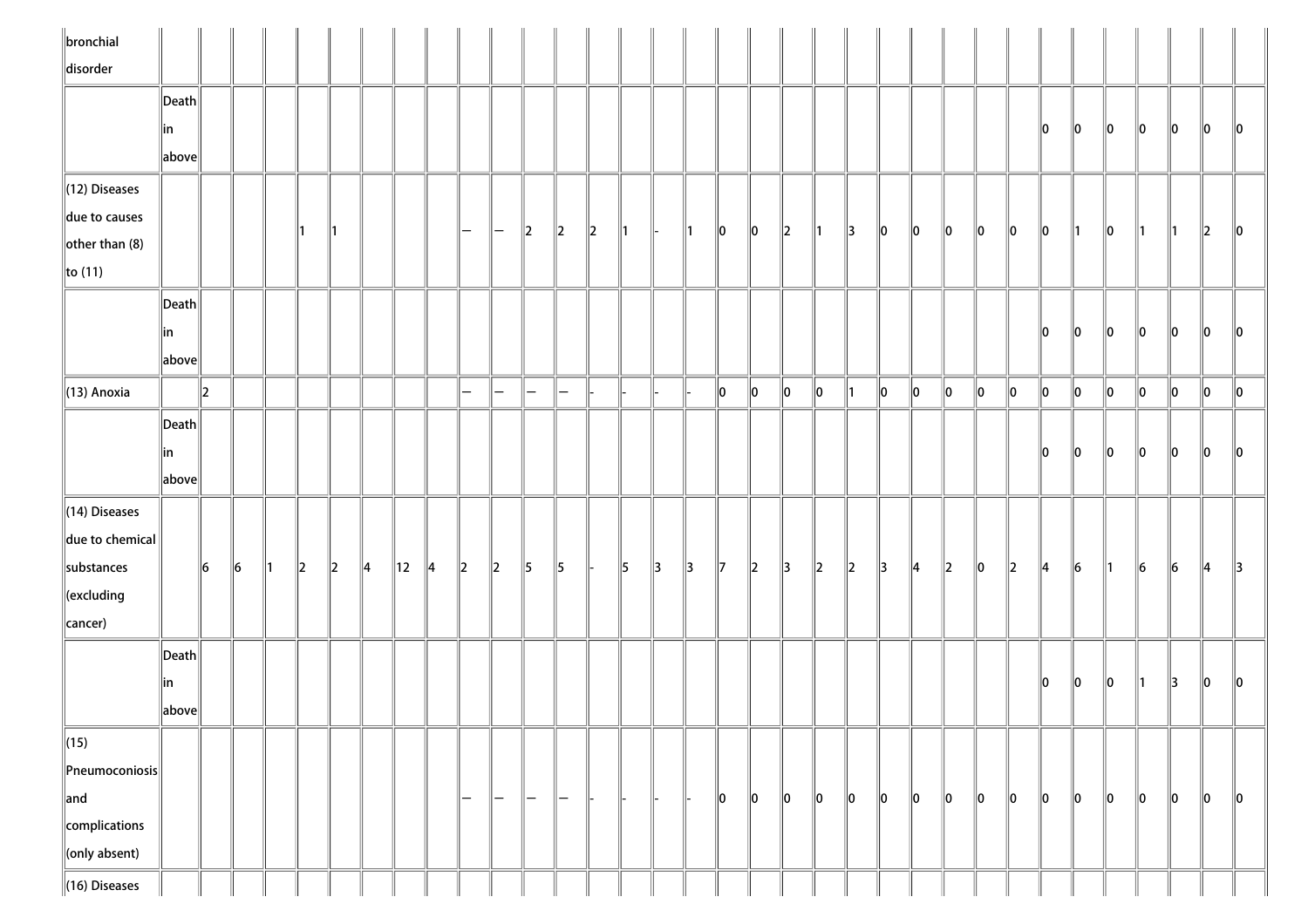| $\ $ due to                     |                                        |  |  |  |  |  |  |  |  | $\ 0\ $       | $\ 0\ $ | $\ 0\ $     | $\ 0\ $ | $\ 0\ $ | $\ 0\ $     | $\ 0\ $     | $\ 0\ $ | $\ 0\ $ | $\ 0\ $ | $\ 0\ $ | $\ 0\ $ | $\ 0\ $ | $\ 0\ $ | $\ 0\ $ | 10      | $\ 8$         |
|---------------------------------|----------------------------------------|--|--|--|--|--|--|--|--|---------------|---------|-------------|---------|---------|-------------|-------------|---------|---------|---------|---------|---------|---------|---------|---------|---------|---------------|
| $\ $ pathogenic                 |                                        |  |  |  |  |  |  |  |  |               |         |             |         |         |             |             |         |         |         |         |         |         |         |         |         |               |
| $\sqrt{\frac{1}{10}}$ organisms |                                        |  |  |  |  |  |  |  |  |               |         |             |         |         |             |             |         |         |         |         |         |         |         |         |         |               |
|                                 | $\left\Vert \mathsf{Death}\right\Vert$ |  |  |  |  |  |  |  |  |               |         |             |         |         |             |             |         |         |         |         |         |         |         |         |         |               |
|                                 | ∥in                                    |  |  |  |  |  |  |  |  |               |         |             |         |         |             |             |         |         |         | 10      | $\ 0\ $ | $\ 0\ $ | $\ 0\ $ | $\ 0\ $ | $\ 0\ $ | $\ 0\ $       |
|                                 | $\ $ above $\ $                        |  |  |  |  |  |  |  |  |               |         |             |         |         |             |             |         |         |         |         |         |         |         |         |         |               |
| $\ $ (16)-2                     |                                        |  |  |  |  |  |  |  |  |               |         |             |         |         |             |             |         |         |         |         |         |         |         |         |         |               |
| Occupational                    |                                        |  |  |  |  |  |  |  |  |               |         |             |         |         |             |             |         |         |         |         |         |         |         |         |         |               |
| Diseases due to                 |                                        |  |  |  |  |  |  |  |  |               |         |             |         |         |             |             |         |         |         |         |         |         |         |         |         |               |
| COVID-19 in                     |                                        |  |  |  |  |  |  |  |  |               |         |             |         |         |             |             |         |         |         |         |         |         |         |         |         | $\ 8$         |
| above in above                  |                                        |  |  |  |  |  |  |  |  |               |         |             |         |         |             |             |         |         |         |         |         |         |         |         |         |               |
| $\parallel$ pathogenic          |                                        |  |  |  |  |  |  |  |  |               |         |             |         |         |             |             |         |         |         |         |         |         |         |         |         |               |
| $\ $ organisms                  |                                        |  |  |  |  |  |  |  |  |               |         |             |         |         |             |             |         |         |         |         |         |         |         |         |         |               |
|                                 | $\ $ Death $\ $                        |  |  |  |  |  |  |  |  |               |         |             |         |         |             |             |         |         |         |         |         |         |         |         |         |               |
|                                 | in                                     |  |  |  |  |  |  |  |  |               |         |             |         |         |             |             |         |         |         |         |         |         |         |         |         | $\ 0\ $       |
|                                 | $\ $ above $\ $                        |  |  |  |  |  |  |  |  |               |         |             |         |         |             |             |         |         |         |         |         |         |         |         |         |               |
|                                 |                                        |  |  |  |  |  |  |  |  |               |         |             |         |         |             |             |         |         |         |         |         |         |         |         |         |               |
| $\parallel$ (17) Cancer due     |                                        |  |  |  |  |  |  |  |  |               |         |             |         |         |             |             |         |         |         |         |         |         |         |         |         |               |
| to ionizing                     |                                        |  |  |  |  |  |  |  |  | $\parallel$ 0 | 10      | 10          | $\ 0\ $ | $\ 0\ $ | $ 0\rangle$ | $ 0\rangle$ | $\ 0\ $ | $\ 0\ $ | $\ 0\ $ | $\ 0\ $ | $\ 0\ $ | $\ 0\ $ | $\ 0\ $ | $\ 0\ $ | $\ 0\ $ | $\ 0\ $       |
| radiation                       |                                        |  |  |  |  |  |  |  |  |               |         |             |         |         |             |             |         |         |         |         |         |         |         |         |         |               |
|                                 | $\left\Vert \mathsf{Death}\right\Vert$ |  |  |  |  |  |  |  |  |               |         |             |         |         |             |             |         |         |         |         |         |         |         |         |         |               |
|                                 | ∥in                                    |  |  |  |  |  |  |  |  |               |         |             |         |         |             |             |         |         |         | $\ 0\ $ | $\ 0\ $ | $\ 0\ $ | $\ 0\ $ | $\ 0\ $ | $\ 0\ $ | $\ 0\ $       |
|                                 | $\ $ above $\ $                        |  |  |  |  |  |  |  |  |               |         |             |         |         |             |             |         |         |         |         |         |         |         |         |         |               |
| $\parallel$ (18) Cancer due     |                                        |  |  |  |  |  |  |  |  |               |         |             |         |         |             |             |         |         |         |         |         |         |         |         |         |               |
| to chemical                     |                                        |  |  |  |  |  |  |  |  | 10            | $\ 0\ $ | $\parallel$ | $\ 0\ $ | $\ 0\ $ | $\ 0\ $     | $\ 0\ $     | $\ 0\ $ | $\ 0\ $ | $\ 0\ $ | $\ 0\ $ | $\ 0\ $ | $\ 0\ $ | $\ 0\ $ | $\ 0\ $ | $\ 0\ $ | $\parallel$ 0 |
| substances                      |                                        |  |  |  |  |  |  |  |  |               |         |             |         |         |             |             |         |         |         |         |         |         |         |         |         |               |
|                                 | $\left\Vert \mathsf{Death}\right\Vert$ |  |  |  |  |  |  |  |  |               |         |             |         |         |             |             |         |         |         |         |         |         |         |         |         |               |
|                                 | ∥in                                    |  |  |  |  |  |  |  |  |               |         |             |         |         |             |             |         |         |         | 10      | 10      | 10      | $\ 0\ $ | $\ 0\ $ | $\ 0\ $ | $\ 0\ $       |
|                                 | $\ $ above $\ $                        |  |  |  |  |  |  |  |  |               |         |             |         |         |             |             |         |         |         |         |         |         |         |         |         |               |
| $\parallel$ (19) Cancer due     |                                        |  |  |  |  |  |  |  |  |               |         |             |         |         |             |             |         |         |         |         |         |         |         |         |         |               |
| to causes other                 |                                        |  |  |  |  |  |  |  |  |               |         |             |         |         |             |             |         |         |         |         |         |         |         |         |         |               |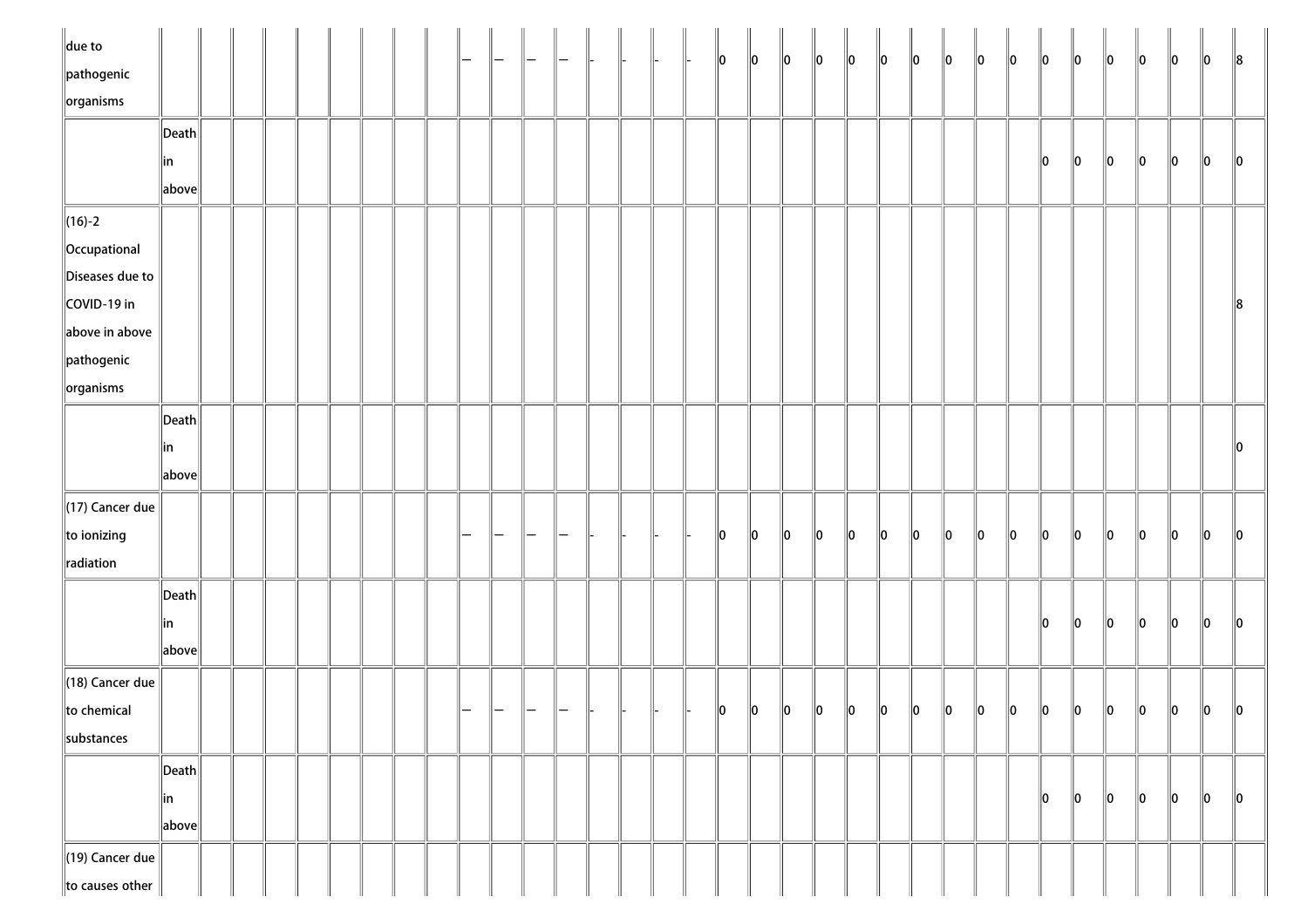| $\ $ than (17) and         |                       |  |  |  |  |     |               |               |               | $\Big\ $      | $\parallel$ |               |         | $\ 0\ $       | $\ 0\ $       | $\ 0\ $       | $\ 0\ $ | $\ 0\ $       | $\ 0\ $ | $\ 0\ $       | $\ 0\ $ | $\ 0\ $   | $\ 0\ $ | $\ 0\ $       | $\ 0\ $       | $\ 0\ $       | $\ 0\ $       | $\ 0\ $       | $\ 0\ $       | $\ 0\ $       |
|----------------------------|-----------------------|--|--|--|--|-----|---------------|---------------|---------------|---------------|-------------|---------------|---------|---------------|---------------|---------------|---------|---------------|---------|---------------|---------|-----------|---------|---------------|---------------|---------------|---------------|---------------|---------------|---------------|
| $\ $ (18)                  |                       |  |  |  |  |     |               |               |               |               |             |               |         |               |               |               |         |               |         |               |         |           |         |               |               |               |               |               |               |               |
|                            | $\ $ Death $\ $       |  |  |  |  |     |               |               |               |               |             |               |         |               |               |               |         |               |         |               |         |           |         |               |               |               |               |               |               |               |
|                            | ∥in                   |  |  |  |  |     |               |               |               |               |             |               |         |               |               |               |         |               |         |               |         |           |         | 10            | $\ 0\ $       | $\ 0\ $       | 10            | 10            | 10            | $\parallel$ 0 |
|                            | above                 |  |  |  |  |     |               |               |               |               |             |               |         |               |               |               |         |               |         |               |         |           |         |               |               |               |               |               |               |               |
| $\ $ (20)                  |                       |  |  |  |  |     |               |               |               |               |             |               |         |               |               |               |         |               |         |               |         |           |         |               |               |               |               |               |               |               |
| $\ $ Cerebrovascular $\ $  |                       |  |  |  |  |     |               |               |               |               |             |               |         |               |               |               |         |               |         |               |         |           |         |               |               |               |               |               |               |               |
| disease, heart             |                       |  |  |  |  |     |               |               |               |               |             |               |         |               |               |               |         |               |         |               |         |           |         |               |               |               |               |               |               |               |
| disease, etc.              |                       |  |  |  |  |     |               |               |               |               |             |               |         |               |               |               |         |               |         |               |         |           |         | $\ 0\ $       | $\ 0\ $       | $\parallel$ 1 | $\parallel$ 1 | $\ 2\ $       | 11.           | $\ 0\ $       |
| $\ $ due to                |                       |  |  |  |  |     |               |               |               |               |             |               |         |               |               |               |         |               |         |               |         |           |         |               |               |               |               |               |               |               |
| overwork                   |                       |  |  |  |  |     |               |               |               |               |             |               |         |               |               |               |         |               |         |               |         |           |         |               |               |               |               |               |               |               |
|                            | $\vert$ Death $\vert$ |  |  |  |  |     |               |               |               |               |             |               |         |               |               |               |         |               |         |               |         |           |         |               |               |               |               |               |               |               |
|                            | in                    |  |  |  |  |     |               |               |               |               |             |               |         |               |               |               |         |               |         |               |         |           |         | $\parallel$ 0 | $\ 0\ $       | ∥1            | $\parallel$ 1 | $\ 0\ $       | ∥1            | $\ 0\ $       |
|                            | above                 |  |  |  |  |     |               |               |               |               |             |               |         |               |               |               |         |               |         |               |         |           |         |               |               |               |               |               |               |               |
| $\ $ (21) Mental           |                       |  |  |  |  |     |               |               |               |               |             |               |         |               |               |               |         |               |         |               |         |           |         |               |               |               |               |               |               |               |
| disorder due to            |                       |  |  |  |  |     |               |               |               |               |             |               |         |               |               |               |         |               |         |               |         |           |         |               |               |               |               |               |               |               |
| serious                    |                       |  |  |  |  |     |               |               |               |               |             |               |         |               |               |               |         |               |         |               |         |           |         |               |               |               |               |               |               |               |
| occupational               |                       |  |  |  |  |     |               |               |               |               |             |               |         |               |               |               |         |               |         |               |         |           |         | $\ 0\ $       | $\parallel$ 1 | $\ 0\ $       | $\parallel$ 1 | $\parallel$ 1 | $\parallel$ 1 | $\ 0\ $       |
| psychological              |                       |  |  |  |  |     |               |               |               |               |             |               |         |               |               |               |         |               |         |               |         |           |         |               |               |               |               |               |               |               |
| burden                     |                       |  |  |  |  |     |               |               |               |               |             |               |         |               |               |               |         |               |         |               |         |           |         |               |               |               |               |               |               |               |
|                            | $\ $ Death $\ $       |  |  |  |  |     |               |               |               |               |             |               |         |               |               |               |         |               |         |               |         |           |         |               |               |               |               |               |               |               |
|                            | ∥in                   |  |  |  |  |     |               |               |               |               |             |               |         |               |               |               |         |               |         |               |         |           |         | $\ 0\ $       | $\parallel$ 1 | $ 0\rangle$   | $\ 0\ $       | $\ 0\ $       | $ 0\rangle$   | $\ 0\ $       |
|                            | above                 |  |  |  |  |     |               |               |               |               |             |               |         |               |               |               |         |               |         |               |         |           |         |               |               |               |               |               |               |               |
| $\ $ (22) Other            |                       |  |  |  |  |     |               |               |               |               |             |               |         |               |               |               |         |               |         |               |         |           |         |               |               |               |               |               |               |               |
| diseases                   |                       |  |  |  |  |     |               |               |               |               |             |               |         |               |               |               |         |               |         |               |         |           |         |               |               |               |               |               |               |               |
| $\ $ evidently due to $\ $ |                       |  |  |  |  | $-$ | $\overline{}$ | $\parallel$ 1 | $\parallel$ 1 | $\parallel$ 3 |             | $\parallel$ 3 | $\ 2\ $ | $\parallel$ 1 | $\parallel$ 1 | $\parallel$ 1 | $\ 2\ $ | $\parallel$ 1 | $\ 0\ $ | $\parallel$ 1 | $\ 2\ $ | $\vert$ 2 | $\ 0\ $ | $\ 2\ $       | $\ 0\ $       | $ 0\rangle$   | $\ 0\ $       | $\parallel$ 1 | $ 0\rangle$   | $\parallel$ 1 |
| occupational               |                       |  |  |  |  |     |               |               |               |               |             |               |         |               |               |               |         |               |         |               |         |           |         |               |               |               |               |               |               |               |
| causes                     |                       |  |  |  |  |     |               |               |               |               |             |               |         |               |               |               |         |               |         |               |         |           |         |               |               |               |               |               |               |               |
|                            | $\vert$ Death $\vert$ |  |  |  |  |     |               |               |               |               |             |               |         |               |               |               |         |               |         |               |         |           |         |               |               |               |               |               |               |               |
|                            | in                    |  |  |  |  |     |               |               |               |               |             |               |         |               |               |               |         |               |         |               |         |           |         |               | 10            | 10            | 10            | 10            | 10            | $\ 0\ $       |